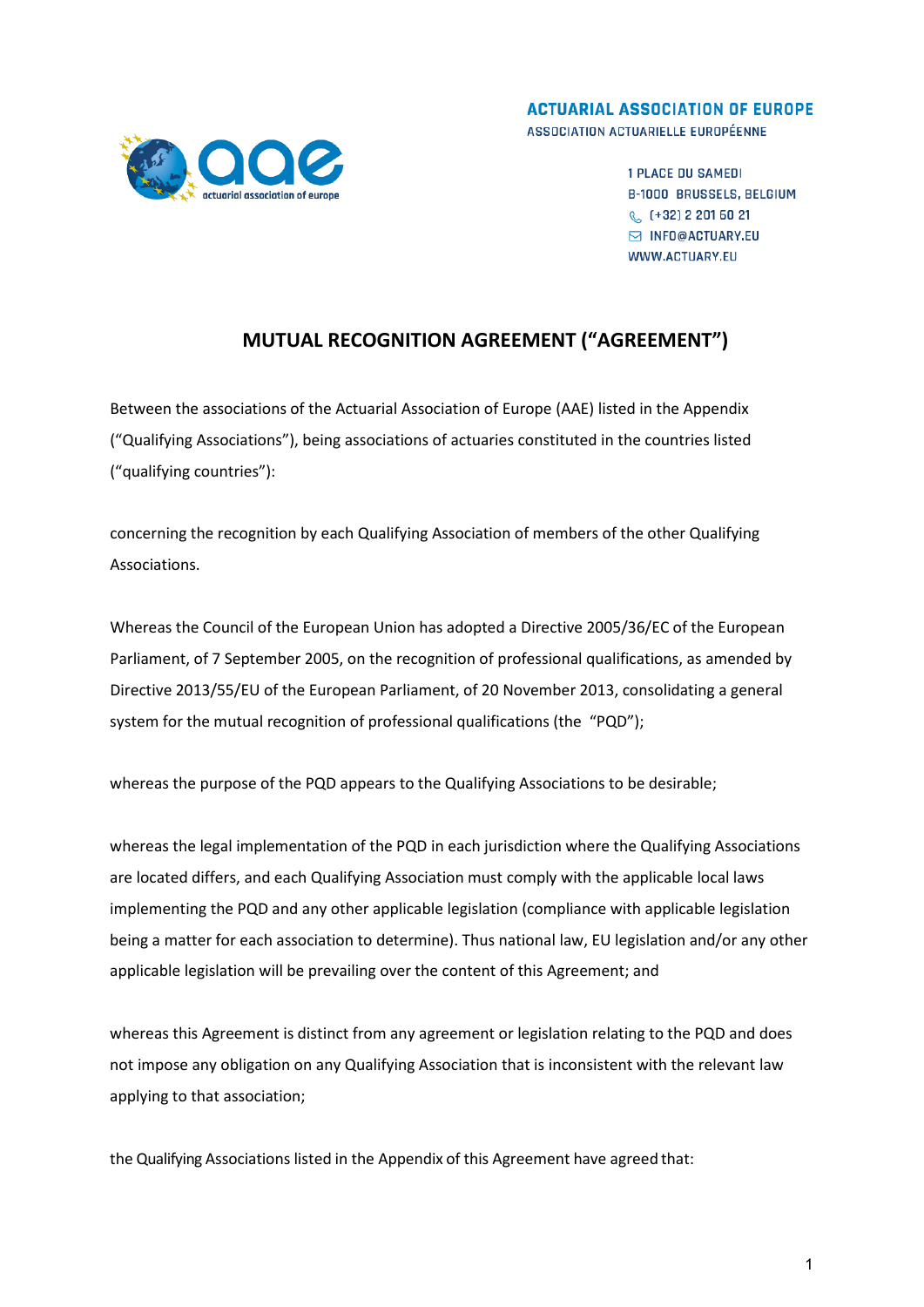- 1. Each Qualifying Association shall designate the class or classes of members of that association which are to be regarded as qualifying for mutual recognition under this Agreement - referred to in this Agreement as "Qualifying Actuaries" - and shall maintain a list of such members. Qualifying Associations shall ensure that members who are deemed to be Qualifying Actuaries
	- a. have completed the association's education/qualification and experience requirements or equivalent, at the time of qualification, and
	- b. comply with the Continuous Professional Development (CPD) requirements of this Qualifying Association.

Furthermore, the Qualifying Association must have a Code of Conduct that reflects at least the requirements of the AAE's Code of Professional Conduct, and shall ensure that its education/qualification and experience requirements include all aspects of the Core Syllabus for Actuarial Training in Europe of the AAE, and its CPD requirements comply with the Guidelines of the AAE.

- 2. For the purposes of this Agreement, a Qualifying Association that has deemed an actuary to be a Qualifying Actuary, shall normally be considered to be a "home association" of the actuary.
- 3. Each Qualifying Association shall make provision to admit to membership any Qualifying Actuary who intends to pursue actively the profession of actuary in a qualifying country other than that of their home association and who applies for membership ("Applicant") of the first association (the "host association"), consistent with the purpose of this Agreement, with the following conditions:
	- a. Membership of a Qualifying Association shall be open to any Qualifying Actuary of another Qualifying Association on application, without further requirements as to training, passing examinations or periods of experience, except as specified in Article 3.b. of this Agreement.
	- b. Notwithstanding Article 3.a. of this Agreement, the host association may require an Applicant either to complete an adaptation period not exceeding three years or to pass an aptitude test:
		- i. where their education and training and/or practical work experience differ substantially from that covered by the evidence of formal qualifications required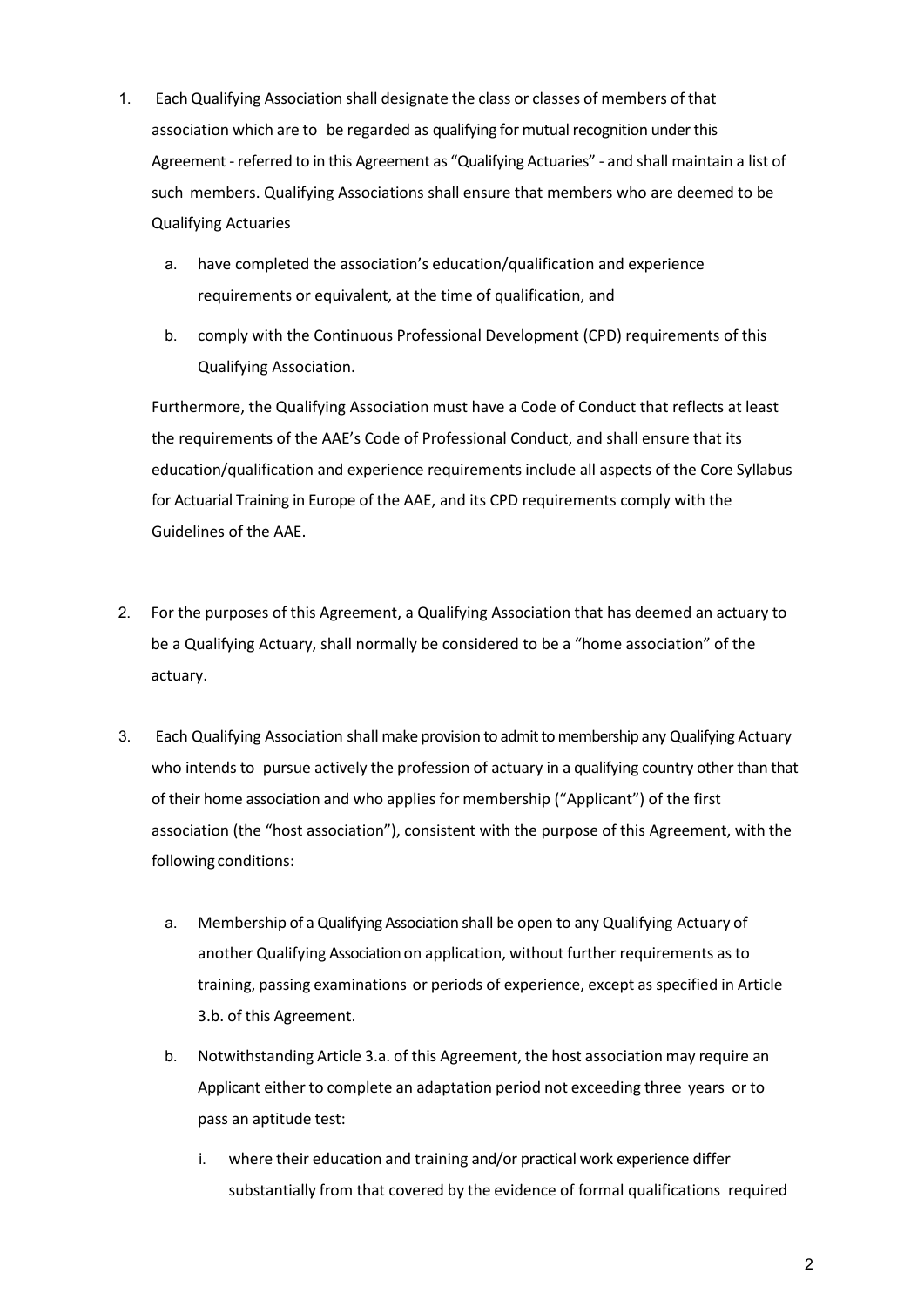in the host country; or

ii. where their work will involve reserved activities or other professional activities regulated in the host country which they have not pursued sufficiently, in their home association.

The host association shall in no case impose stronger conditions or require more of an Applicant than is permitted by the law applicable to the host association.

- c. An Applicant whose application is accepted shall be admitted to a class of members that includes the host association's Qualifying Actuaries. The Qualifying Association shall not deem Applicants to be Qualifying Actuaries for the purposes of this Agreement unless they complete the host association's education/qualification requirements. With this exception, their rights, duties, obligations and subscriptions shall be the same as those of other members within the class of members to which they are admitted, and in particular they shall be subject to the same code of conduct as those other members.
- 4. Each Qualifying Association should encourage those of its Qualifying Actuaries who are employed or established in another qualifying country, or provide actuarial services on a regular basis in another qualifying country, to apply to the Qualifying Association or one of the Qualifying Associations in that country for admission in accordance with Article 3.a. of this Agreement.
- 5. a. Each Qualifying Association shall make its best endeavours to satisfy itself that an Applicant is not, nor has been, subject to disciplinary measures in another qualifying country which may be material to the application.
	- b. All Qualifying Associations shall share relevant information on regulatory and/or disciplinary issues, particularly when requested to do so by another Qualifying Association, subject always to compliance with the relevant requirements of the law.
	- c. A Qualifying Association may withhold membership on the basis of information provided in this way.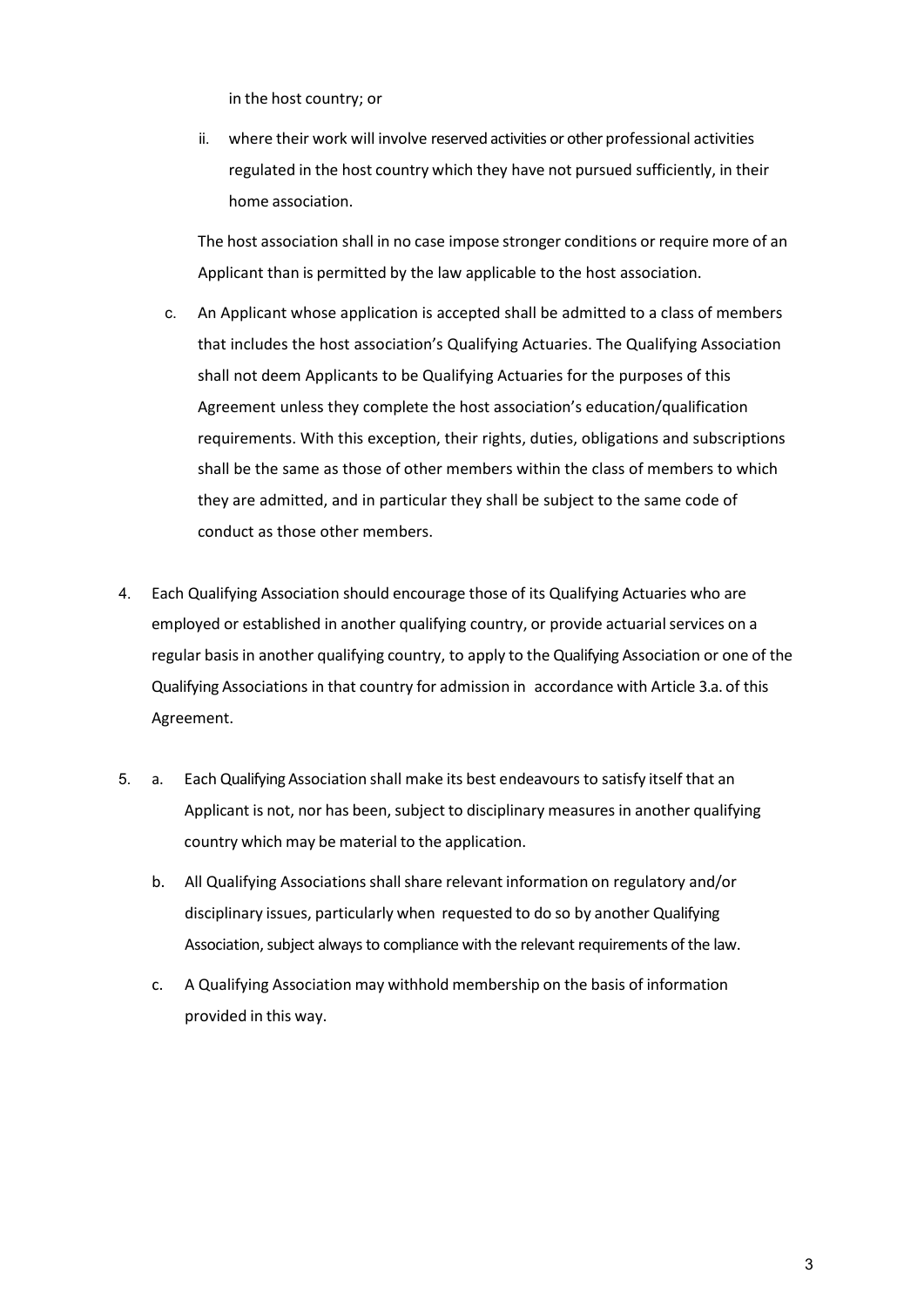- 6. If one or more of the Qualifying Associations consider that this Agreement is not being implemented by another of the Qualifying Associations, it or they may bring a case for conciliation before a conciliation group, which shall consist of three members, one appointed by the complaining association or associations, one appointed by the association complained about, and an independent chairperson, who shall be appointed by the Chairperson of the AAE.
- 7. In the event that a Qualifying Association fails to comply with this Agreement, the AAE may send written notice to the Qualifying Association of said lack of compliance. If the Qualifying Association fails to correct said lack of compliance within 6 months of receipt of written notice, then the AAE General Assembly may terminate this association's participation in the Agreement.
- 8. If a Qualifying Association terminates its AAE full membership it must also terminate its participation in the Agreement.
- 9. In the event that a Qualifying Association, acting in good faith, is reasonably unable because of a valid reason (which may include but is not necessarily limited to (a) a force majeure event, (b) legal requirement or (c) prohibition), to uphold its obligations under the Agreement, that Qualifying Association may terminate its participation in the Agreement by submitting written notice to the AAE and after validation by the AAE General Assembly.

For the purposes of this provision:

- − Force majeure event shall mean (i) any unforeseeable situation or circumstance or (ii) any foreseeable situation or circumstance which was unavoidable, provided that any such situation or circumstance set out in (i) or (ii) would seriously impede or prevent a Qualifying Association from entering into or remaining a party to the Agreement on the terms provided for in the MRA from time to time.
- Legal requirement or prohibition shall mean any mandatory rule, applicable to a Qualifying Association, or order, decision or requirement of any judicial, legislative or administrative body or authority having jurisdiction over the Qualifying Association which prevents the Qualifying Association from entering into or remaining a party to the MRA on the terms provided for in the MRA from time to time.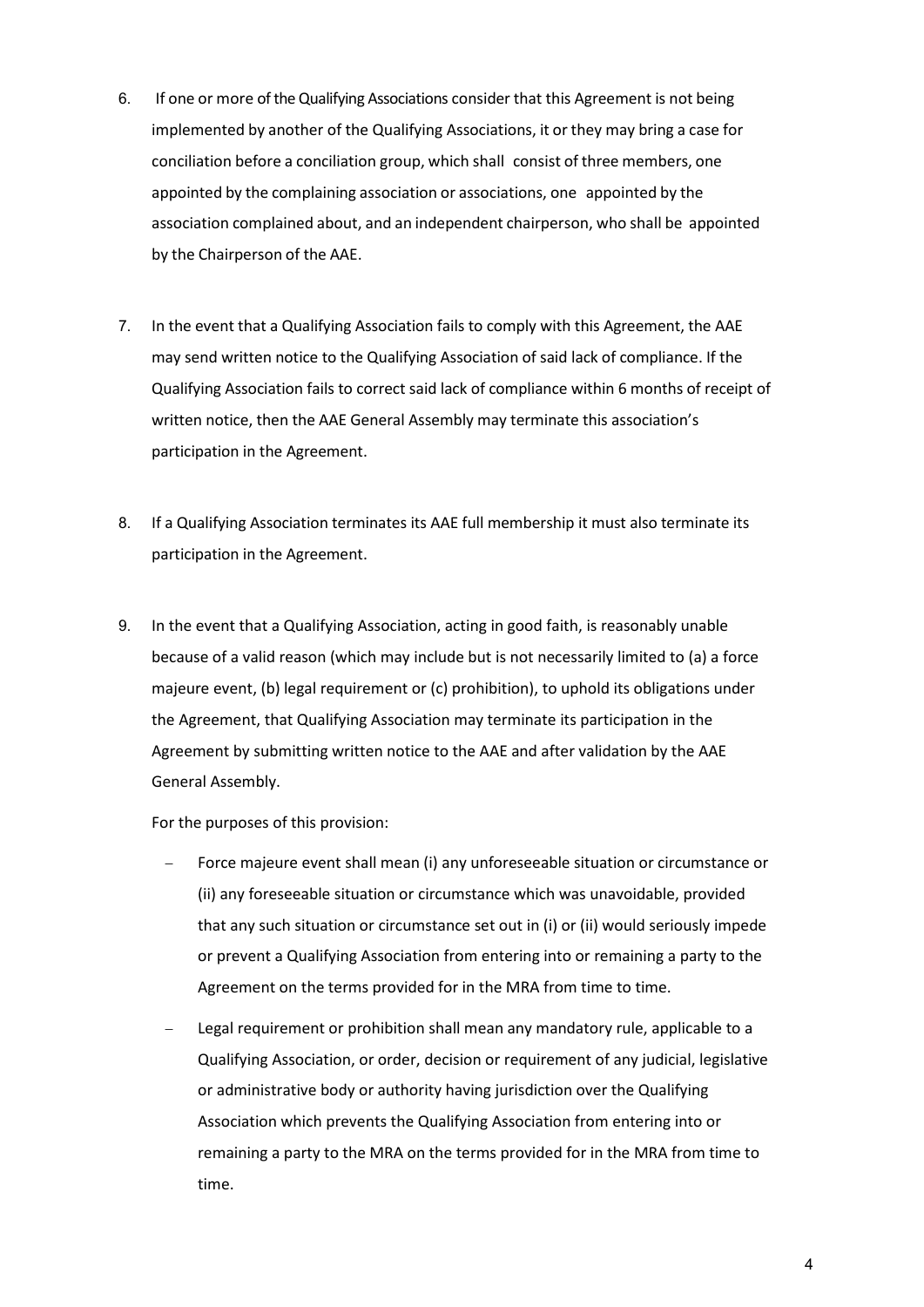The Qualifying Association shall justify to the AAE the reasons for the incompatibility between the MRA and the force majeure event, the legal requirement or the prohibition.

- 10. If, as a consequence of 7, 8. or 9., a Qualifying Association is no longer participating in the Agreement then
	- a. that Qualifying Association shall be obliged to continue to grant membership to all Qualifying Actuaries whose applications have been received or accepted by it under the Agreement before termination; and
	- b. any Qualifying Actuaries of that Qualifying Association who obtained or are in the process of obtaining membership of a remaining Qualifying Association under the Agreement, are granted continued membership of the remaining Qualifying Association,

subject in each case to the respective membership requirements of the relevant Qualifying Association.

- 11. This Agreement supersedes the Agreement which came into force on 1 January 2011. This Agreement shall come into effect on 1 January 2022.
- 12. After every five years from 1 January 2022, each of the Qualifying Associations shall evaluate the implementation of this Agreement and its ongoing operation and make any resulting suggestions for alterations. A consolidated report shall be drawn up by the Professionalism Committee of the AAE, who may propose appropriate amendments to the member associations of the AAE.